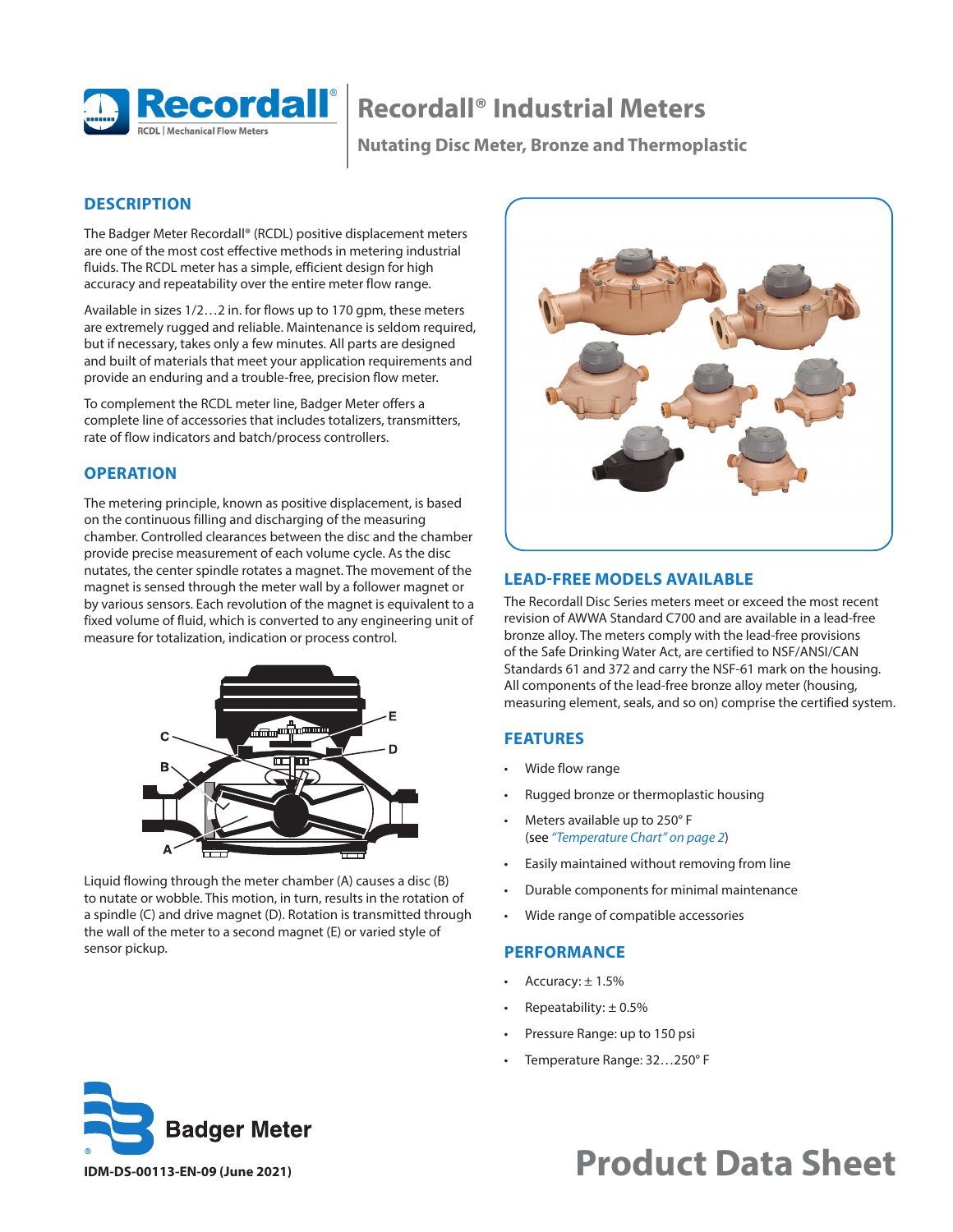#### <span id="page-1-0"></span>**TEMPERATURE CHART**

| <b>Meter Model</b> | Meter Size            | <b>Housing Material</b> | <b>Chamber/Disc Material</b> | <b>Fluid</b>          | <b>Temperature Range</b>             |
|--------------------|-----------------------|-------------------------|------------------------------|-----------------------|--------------------------------------|
| M25                | 5/8 in. (15 mm)       | lead-free bronze alloy  | engineered polymer           | cold liquids          | 32120°F (049°C)                      |
| M25                | 3/4 in. (15 mm)       | lead-free bronze alloy  | engineered polymer           | cold liquids          | 32120°F (049°C)                      |
| <b>M35</b>         | 3/4 in. (20 mm)       | lead-free bronze alloy  | engineered polymer           | cold liquids          | 32120°F (049°C)                      |
| <b>M55</b>         | 1 in. (25 mm)         | lead-free bronze alloy  | engineered polymer           | cold liquids          | $32120^{\circ}$ F (049 $^{\circ}$ C) |
| <b>M70</b>         | 1 in. (25 mm)         | lead-free bronze alloy  | engineered polymer           | cold liquids          | 32120°F (049°C)                      |
| M120               | $1-1/2$ in. (40 mm)   | lead-free bronze alloy  | engineered polymer           | cold liquids          | 32120°F (049°C)                      |
| M170               | 2 in. (50 mm)         | lead-free bronze alloy  | engineered polymer           | cold liquids          | 32120°F (049°C)                      |
| M25                | 5/8 in. (15 mm)       | engineered polymer      | engineered polymer           | cold liquids          | 32100°F (038°C)                      |
| M25                | 3/4 in. (20 mm)       | engineered polymer      | engineered polymer           | cold liquids          | 32100°F (038°C)                      |
| $M25*$             | 5/8 in. (15 mm)       | lead-free bronze alloy  | LCP                          | high temp or chemical | $32250^{\circ}$ F (0121°C)           |
| $M25*$             | 3/4 in. (20 mm)       | lead-free bronze alloy  | LCP                          | high temp or chemical | 32250°F (0121°C)                     |
| M70*               | 1 in. (25 mm)         | lead-free bronze alloy  | <b>LCP</b>                   | high temp or chemical | 32250°F (0121°C)                     |
| M120*              | $1-1/2$ in. $(40$ mm) | lead-free bronze alloy  | LCP                          | chemical              | 32110°F (043°C)                      |

\* Model is *not* certified to NSF/ANSI/CAN Standards 61 and 372

# **METER SPUD AND CONNECTION SIZES**

| Model | <b>Size</b><br><b>Designation</b><br>in. | $\times$ | "L" Laying Length   | "B" Bore Dia.                           | <b>Coupling Nut and</b><br><b>Spud Thread</b><br>in. | <b>Tailpiece Pipe</b><br><b>Thread</b><br>$(NPT)$ (in.) |
|-------|------------------------------------------|----------|---------------------|-----------------------------------------|------------------------------------------------------|---------------------------------------------------------|
|       | 5/8                                      | $\times$ | 7-1/2 in. (190 mm)  | 5/8 in. (15 mm)                         | 3/4(5/8)                                             | 1/2                                                     |
| 25B   | $5/8 \times 3/4$                         | $\times$ | 7-1/2 in. (190 mm)  | $5/8$ in. $(15$ mm).<br>3/4 in. (20 mm) | 1(3/4)                                               | 3/4                                                     |
|       | 5/8                                      | $\times$ | 7-1/2 in. (190 mm)  | 5/8 in. (15 mm)                         | 3/4(5/8)                                             | 1/2                                                     |
| 25P   | $5/8 \times 3/4$                         | $\times$ | 7-1/2 in. (190 mm)  | 5/8 in. (15 mm),<br>3/4 in. (20 mm)     | 1(3/4)                                               | 3/4                                                     |
|       | 3/4                                      | $\times$ | 9 in. (229 mm)      | 3/4 in. (20 mm)                         | 1(3/4)                                               | 3/4                                                     |
|       | 3/4                                      | $\times$ | 7-1/2 in. (190 mm)  | 3/4 in. (20 mm)                         | 1(3/4)                                               | 3/4                                                     |
| 35B   | 3/4                                      | $\times$ | 9 in. (229 mm)      | 3/4 in. (20 mm)                         | 1(3/4)                                               | 3/4                                                     |
|       | $3/4 \times 1$                           | $\times$ | 9 in. (229 mm)      | 3/4 in. (20 mm)                         | $1-1/4(1)$                                           |                                                         |
| 55B   |                                          | $\times$ | 10-3/4 in. (273 mm) | $1$ in. (25 mm)                         | $1-1/4(1)$                                           |                                                         |
| 70B   |                                          | $\times$ | 10-3/4 in. (273 mm) | $1$ in. (25 mm)                         | $1-1/4(1)$                                           |                                                         |

#### **NOTE:**

 The engineering thread is always one thread size larger than the meter size or service pipe thread designation. Under *Coupling Nut and Spud Thread*, the size given in parentheses identifies the size to specify when ordering meter connections, such as tailpiece couplings.

#### **MATERIALS**

| Model                                            | <b>Model 25 Polymer</b>                        | <b>Model 25 Bronze</b>                  | <b>Model 35 Bronze</b>                  | <b>Model 55 Bronze</b>                  | <b>Model 70 Bronze</b>                  | Model 120<br><b>Bronze</b>    | Model 170<br><b>Bronze</b>    |
|--------------------------------------------------|------------------------------------------------|-----------------------------------------|-----------------------------------------|-----------------------------------------|-----------------------------------------|-------------------------------|-------------------------------|
| <b>Size</b><br><b>Designation</b>                | $5/8$ in.<br>$5/8 \times 3/4$ in.<br>$3/4$ in. | $5/8$ in.<br>$5/8 \times 3/4$ in.       | $3/4$ in.                               | 1 in.                                   | $1$ in.                                 | $1 - 1/2$ in.                 | 2 in.                         |
| Meter<br><b>Housing</b>                          | Engineered polymer                             | Lead-free bronze<br>alloy               | Lead-free bronze<br>alloy               | Lead-free bronze<br>alloy               | Lead-free bronze<br>alloy               | Lead-free bronze<br>alloy     | Lead-free bronze<br>alloy     |
| <b>Housing</b><br><b>Bottom</b><br><b>Plates</b> | Engineered polymer                             | Cast iron.<br>lead-free bronze<br>alloy | Cast iron.<br>lead-free bronze<br>alloy | Cast iron.<br>lead-free bronze<br>alloy | Cast iron.<br>lead-free bronze<br>alloy | Lead-free bronze<br>alloy     | Lead-free bronze<br>alloy     |
| <b>Measuring</b><br>Chamber                      | Engineered polymer                             | Engineered polymer                      | Engineered polymer                      | Engineered polymer                      | Engineered polymer                      | Engineered polymer            | Engineered polymer            |
| <b>Disc</b>                                      | Engineered polymer                             | Engineered polymer                      | Engineered polymer                      | Engineered polymer                      | Engineered polymer                      | Engineered polymer            | Engineered polymer            |
| <b>Trim</b>                                      | n/a                                            | Stainless steel                         | Stainless steel                         | Stainless steel                         | Stainless steel                         | Stainless steel               | Stainless steel               |
| <b>Strainer</b>                                  | Engineered polymer                             | Engineered polymer                      | Engineered polymer                      | Engineered polymer                      | Engineered polymer                      | Engineered polymer            | Engineered polymer            |
| <b>Disc Spindle</b>                              | Stainless steel                                | Stainless steel                         | Stainless steel                         | Engineered polymer                      | Stainless steel                         | Stainless steel               | Stainless steel               |
| Magnet                                           | Ceramic                                        | Ceramic                                 | Ceramic                                 | Ceramic                                 | Ceramic                                 | Ceramic                       | Ceramic                       |
| Magnet<br><b>Spindle</b>                         | Engineered polymer                             | Engineered polymer                      | Stainless steel                         | Engineered polymer                      | Engineered polymer                      | Engineered polymer            | Engineered polymer            |
| <b>Register Lid</b><br>and Shroud                | Engineered polymer,<br>bronze                  | Engineered polymer,<br>bronze           | Engineered polymer,<br>bronze           | Engineered polymer,<br>bronze           | Engineered polymer,<br>bronze           | Engineered polymer,<br>bronze | Engineered polymer,<br>bronze |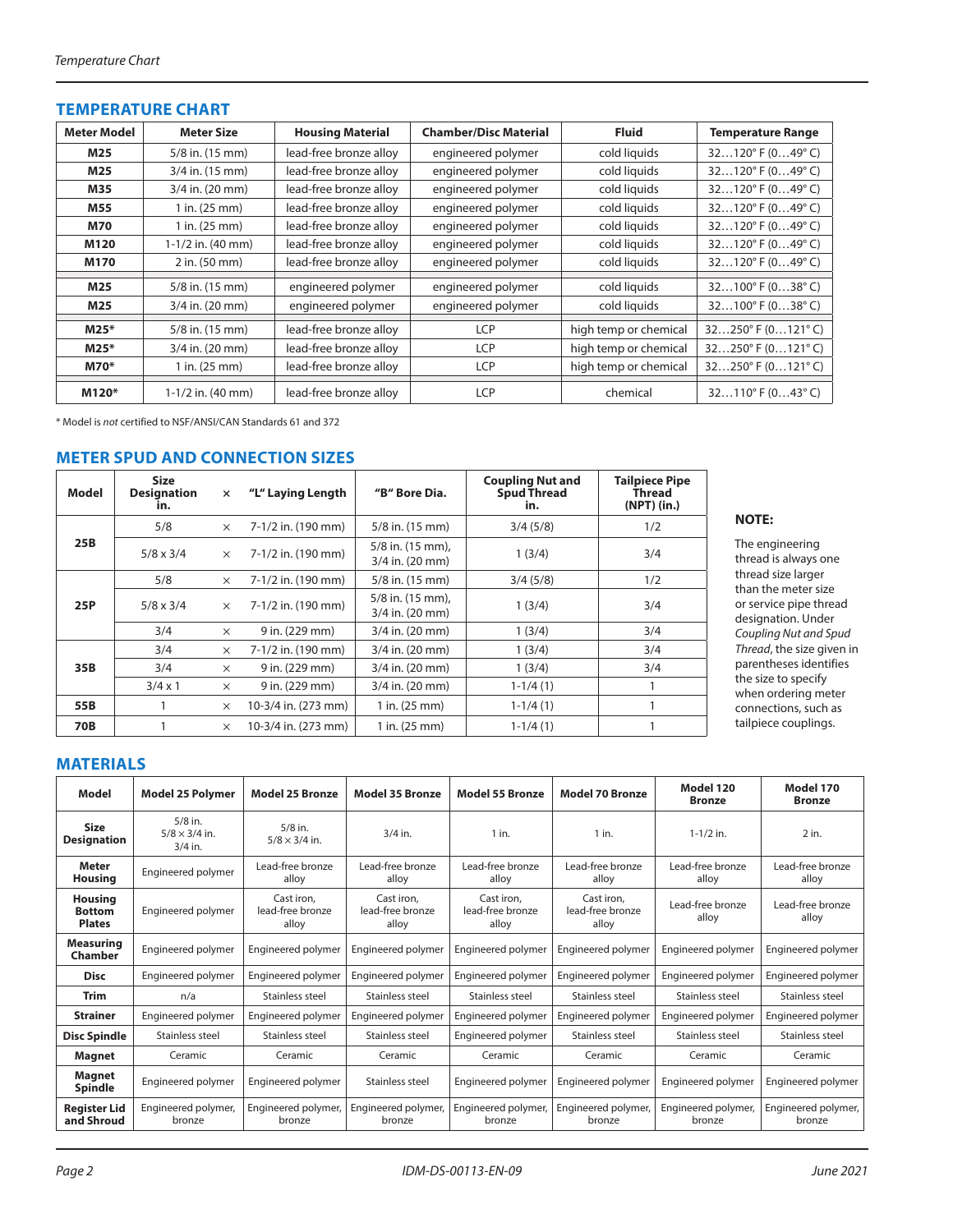# **DIMENSIONS**

#### **M25, M35, M55, M70 Bronze**



| <b>Meter Size</b>                  | Model | А<br><b>Laying Length</b> | в<br>Height w/Reg.   | <b>Centerline Base</b> | Width              | <b>Approx. Shipping</b><br>Weight |
|------------------------------------|-------|---------------------------|----------------------|------------------------|--------------------|-----------------------------------|
| $5/8$ in. (15 mm)                  | 25    | 7-1/2 in. (190 mm)        | 4-15/16 in. (125 mm) | 1-11/16 in. (42 mm)    | 4-1/4 in. (108 mm) | $4-1/2$ lb $(2 \text{ kg})$       |
| $5/8$ in. $\times$ 3/4 in. (15 mm) |       | 7-1/2 in. (190 mm)        | 4-15/16 in. (125 mm) | 1-11/16 in. (42 mm)    | 4-1/4 in. (108 mm) | $4-1/2$ lb $(2 \text{ kg})$       |
| 3/4 in. (20 mm)                    |       | 7-1/2 in. (190 mm)        | 5-1/4 in. (133 mm)   | 1-5/8 in. (41 mm)      | 5 in. (127 mm)     | 5-1/2 lb (2.5 kg)                 |
| $3/4$ in. (20 mm)                  | 35    | 9 in. (229 mm)            | 5-1/4 in. (133 mm)   | 1-5/8 in. (41 mm)      | 5 in. (127 mm)     | 5-3/4 lb (2.6 kg)                 |
| $3/4$ in. $\times$ 1 in. (20 mm)   |       | 9 in. (229 mm)            | 5-1/4 in. (133 mm)   | 1-5/8 in. (41 mm)      | 5 in. (127 mm)     | 6 lb (2.7 kg)                     |
| 1 in. (25 mm)                      | 55    | 10-3/4 in. (273 mm)       | 6 in. (152 mm)       | 2-1/32 in. (52 mm)     | 6-1/4 in. (159 mm) | 8-3/4 lb (3.9 kg)                 |
| 1 in. (25 mm)                      | 70    | 10-3/4 in. (273 mm)       | 6-1/2 in. (165 mm)   | 2-5/16 in. (59 mm)     | 7-3/4 in. (197 mm) | $11 - 1/2$ lb $(5.2$ kg)          |

# **M25 Polymer**



| <b>Meter Size</b>            | Model | Laying Length      | Height w/Reg.       | <b>Centerline Base</b> | Width                | <b>Approx. Shipping</b><br>Weight |
|------------------------------|-------|--------------------|---------------------|------------------------|----------------------|-----------------------------------|
| 5/8 in. (15 mm)              |       | 7-1/2 in. (190 mm) | 5-1/16 in. (128 mm) | 1-3/4 in. (44 mm)      | 4-13/16 in. (122 mm) | $2 - 1/2$ lb $(1$ kg)             |
| $5/8 \times 3/4$ in. (15 mm) | 25    | 7-1/2 in. (190 mm) | 5-1/16 in. (128 mm) | 1-3/4 in. (44 mm)      | 4-13/16 in. (122 mm) | $2 - 1/2$ lb $(1$ kg)             |
| $3/4$ in. (20 mm)            |       | 9 in. (229 mm)     | 5-1/16 in. (128 mm) | 1-3/4 in. (44 mm)      | 4-13/16 in. (122 mm) | 3 lb (1.4 kg)                     |

#### **M120, M170 Bronze**



| <b>Meter Size</b>   | <b>Meter Model</b>                   | <b>Laying Length</b> | в<br>Height w/Reg.                        | <b>Centerline Base</b> | Width                | <b>Approx. Shipping</b><br>Weight |
|---------------------|--------------------------------------|----------------------|-------------------------------------------|------------------------|----------------------|-----------------------------------|
| $1-1/2$ in. (40 mm) | 120 EL, Hex<br>120 EL, TP            | 12-5/8 in. (321 mm)  | 7 in. (178 mm)                            | 2-3/8 in. (60 mm)      | 8-3/4 in. (222 mm)   | 19 lb (8.6 kg)                    |
| $1-1/2$ in. (40 mm) | <b>120 ELL</b><br><b>120 ELL, TP</b> | 13 in. (330 mm)      | 7 in. (178 mm)                            | $2-3/8$ in. (60 mm)    | 8-3/4 in. (222 mm)   | 19 lb (8.6 kg)                    |
| 2 in. (50 mm)       | 170 EL, Hex<br>170 EL, TP            | 15-1/4 in. (387 mm)  | 8 in. (203 mm)                            | 2-7/8 in. (73 mm)      | 9-1/2 in. (241 mm)   | 30 lb (13.6 kg)                   |
| 2 in. (50 mm)       | <b>170 ELL</b><br>170 ELL, TP        | 17 in. (432 mm)      | 8 in. (203 mm)                            | 2-7/8 in. (73 mm)      | $9-1/2$ in. (241 mm) | 30 lb (13.6 kg)                   |
| $EL = Elliptical$   | $ELL = Elliptical Long$              |                      | Hex = Hexagon, 1-1/211-1/2 in. NPT Thread |                        |                      | TP=Test Plug 1 in.                |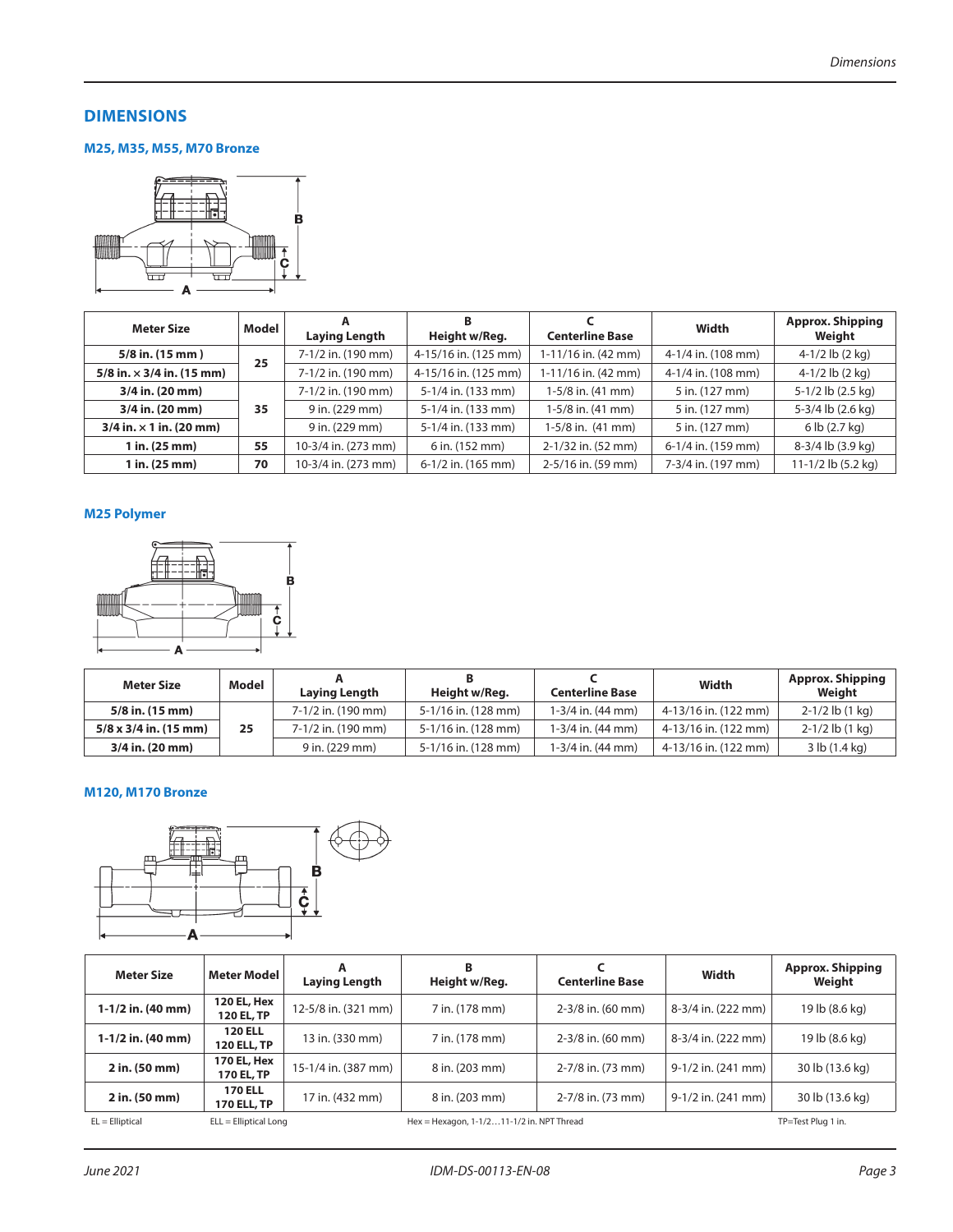# **SPECIFICATIONS**

#### **M25, M35, M55, M70 Bronze**

| Model                                                                    | <b>Model 25 Bronze</b>                                                        | <b>Model 25 Bronze</b>                                                          | <b>Model 35 Bronze</b>                                                     | <b>Model 55 Bronze</b>                                                                | <b>Model 70 Bronze</b>                                                         |
|--------------------------------------------------------------------------|-------------------------------------------------------------------------------|---------------------------------------------------------------------------------|----------------------------------------------------------------------------|---------------------------------------------------------------------------------------|--------------------------------------------------------------------------------|
| <b>Size Designation</b>                                                  | $5/8$ in.                                                                     | $5/8 \times 3/4$ in.                                                            | $3/4$ in.                                                                  | 1 in.                                                                                 | 1 in.                                                                          |
| <b>Typical Operating</b><br>Range $(100\% \pm 1.5\%)$                    | $0.525$ qpm<br>(0.115.7 m <sup>3</sup> /hr)                                   | $0.525$ qpm<br>(0.115.7 m <sup>3</sup> /hr)                                     | $0.7535$ gpm<br>(0.177.9 m <sup>3</sup> /hr)                               | $155$ qpm<br>(0.2312.5 m <sup>3</sup> /hr)                                            | $1.2570$ qpm<br>$(0.2816 \text{ m}^3/\text{hr})$                               |
| <b>Maximum Continuous</b><br><b>Operation</b>                            | $15$ qpm<br>$(3.4 \text{ m}^3/\text{hr})$                                     | $15$ qpm<br>$(3.4 \text{ m}^3/\text{hr})$                                       | 25 qpm<br>$(5.7 \text{ m}^3/\text{hr})$                                    | 40 qpm<br>$(9.1 \text{ m}^3/\text{hr})$                                               | 50 gpm<br>$(11.3 \text{ m}^3/\text{hr})$                                       |
| <b>Pressure Loss at</b><br><b>Maximum Continuous</b><br><b>Operation</b> | 3.5 psi @ 15 gpm<br>$(0.24 \text{ bar} \text{ } @ 3.4 \text{ m}^3/\text{hr})$ | 2.8 psi @ $15$ gpm<br>$(0.19 \text{ bar} \text{ @ } 3.4 \text{ m}^3/\text{hr})$ | 5 psi @ $25$ gpm<br>$(0.37 \text{ bar} \otimes 5.7 \text{ m}^3/\text{hr})$ | 3.4 psi @ 40 qpm<br>$(0.23 \text{ bar} \otimes 9.1 \text{ m}^3/\text{hr})$            | 6.5 psi @ 50 gpm<br>$(0.45 \text{ bar} \text{ @ } 11.3 \text{ m}^3/\text{hr})$ |
| <b>Maximum Operating</b><br><b>Pressure</b>                              | 150 psi<br>(10 bar)                                                           | $150$ psi<br>(10 bar)                                                           | 150 psi<br>(10 bar)                                                        | 150 psi<br>(10 bar)                                                                   | $150$ psi<br>(10 bar)                                                          |
|                                                                          |                                                                               |                                                                                 |                                                                            | Available in NL bronze and engineered polymer to fit spud thread bore diameter sizes: |                                                                                |
| <b>Meter Connections</b>                                                 | 5/8 in. (DN 15 mm)                                                            | 3/4 in. (DN 15 mm)                                                              | 3/4 in. (DN 20 mm)                                                         | 1 in. (DN 25 mm)                                                                      | 1 in. (DN 25 mm)                                                               |

#### **M25 Polymer**

| Model                                                                    | <b>Model 25 Polymer</b>                                                                  | <b>Model 25 Polymer</b>                                     | <b>Model 25 Polymer</b>                                     |
|--------------------------------------------------------------------------|------------------------------------------------------------------------------------------|-------------------------------------------------------------|-------------------------------------------------------------|
| <b>Size Designation</b>                                                  | $5/8$ in.                                                                                | $5/8 \times 3/4$ in.                                        | $3/4$ in.                                                   |
| <b>Typical Operating</b><br>Range $(100\% \pm 1.5\%)$                    | $1/225$ gpm<br>(0.115.7 m <sup>3</sup> /hr)                                              | $1/225$ gpm<br>(0.115.7 m <sup>3</sup> /hr)                 | $1/230$ gpm<br>(1.06.8 m <sup>3</sup> /hr)                  |
| <b>Maximum Continuous</b><br><b>Operation</b>                            | $15$ qpm<br>(3.4 m <sup>3</sup> /hr)                                                     | $15$ gpm<br>$(3.4 \text{ m}^3/\text{hr})$                   | 15 gpm<br>$(3.4 \text{ m}^3/\text{hr})$                     |
| <b>Pressure Loss at</b><br><b>Maximum Continuous</b><br><b>Operation</b> | 4.2 psi at 15 gpm<br>$(0.29$ bar at 3.4 m <sup>3</sup> /hr)                              | 2.8 psi at 15 gpm<br>$(0.19$ bar at 3.4 m <sup>3</sup> /hr) | 2.8 psi at 15 gpm<br>$(0.19$ bar at 3.4 m <sup>3</sup> /hr) |
| <b>Maximum Operating</b><br><b>Pressure</b>                              | 150 psi<br>$(10 \text{ bar})$                                                            | 150 psi<br>$(10 \text{ bar})$                               | 150 psi<br>$(10 \text{ bar})$                               |
| <b>Meter Connections</b>                                                 | Available in NL bronze and engineered polymer to fit spud thread bore<br>diameter sizes: |                                                             |                                                             |
|                                                                          | 5/8 in. (DN 15 mm)                                                                       | 3/4 in. (DN 15 mm)                                          | 3/4 in. (DN 15 mm)                                          |

#### **M120, M170 Bronze**

| Model                                                                    | <b>Model 120 Bronze</b>                                                                              | <b>Model 170 Bronze</b>                                                                     |
|--------------------------------------------------------------------------|------------------------------------------------------------------------------------------------------|---------------------------------------------------------------------------------------------|
| <b>Size Designation</b>                                                  | $1 - 1/2$ in.                                                                                        | $2$ in.                                                                                     |
| <b>Typical Operating</b><br>Range (100% ± 1.5%)                          | $2.5120$ gpm<br>$(0.5727 \text{ m}^3/\text{hr})$                                                     | $2.5170$ gpm<br>$(0.5739 \text{ m}^3/\text{hr})$                                            |
| <b>Maximum Continuous</b><br><b>Operation</b>                            | 80 gpm<br>$(18 \text{ m}^3/\text{hr})$                                                               | $100$ gpm<br>$(23 \text{ m}^3/\text{hr})$                                                   |
| <b>Pressure Loss at</b><br><b>Maximum Continuous</b><br><b>Operation</b> | 4.8 psi at 80 qpm<br>$(0.33$ bar at 18 m <sup>3</sup> /hr)                                           | 3.3 psi at 100 gpm<br>$(0.23$ bar at 23 m <sup>3</sup> /hr)                                 |
| <b>Maximum Operating</b><br><b>Pressure</b>                              | 150 psi<br>$(10 \text{ bar})$                                                                        | 150 psi<br>$(10 \text{ bar})$                                                               |
| <b>Meter Connections</b>                                                 | 1-1/2 in. AWWA<br>two-bolt elliptical flange, drilled<br>or 1-1/211-1/2 NPT<br>internal pipe threads | 2 in AWWA<br>two-bolt elliptical flange, drilled<br>or 211-1/2 NPT<br>internal pipe threads |
| <b>Test Plugs</b>                                                        | Optional 1 in. NPT test plug (TP)                                                                    | Optional 1 in. NPT test plug (TP)                                                           |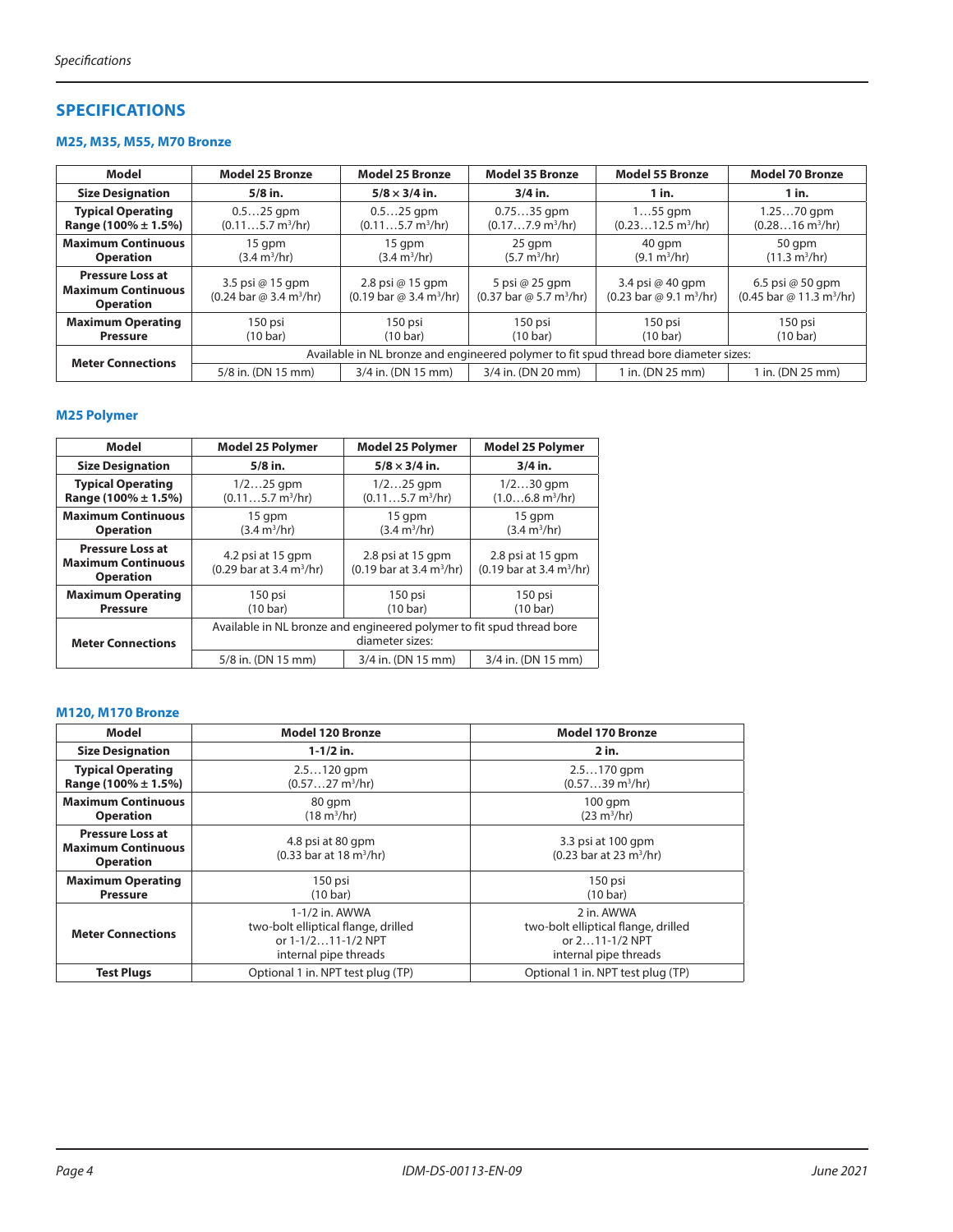# **PRESSURE LOSS CHARTS**

#### **Bronze Meters, Sizes 5/8…1 inch**

Rate of Flow in Gallons Per Minute



**Model 70 1 in.**



**Model 25 5/8 × 3/4 in.**



**Model 55 1 in.**

0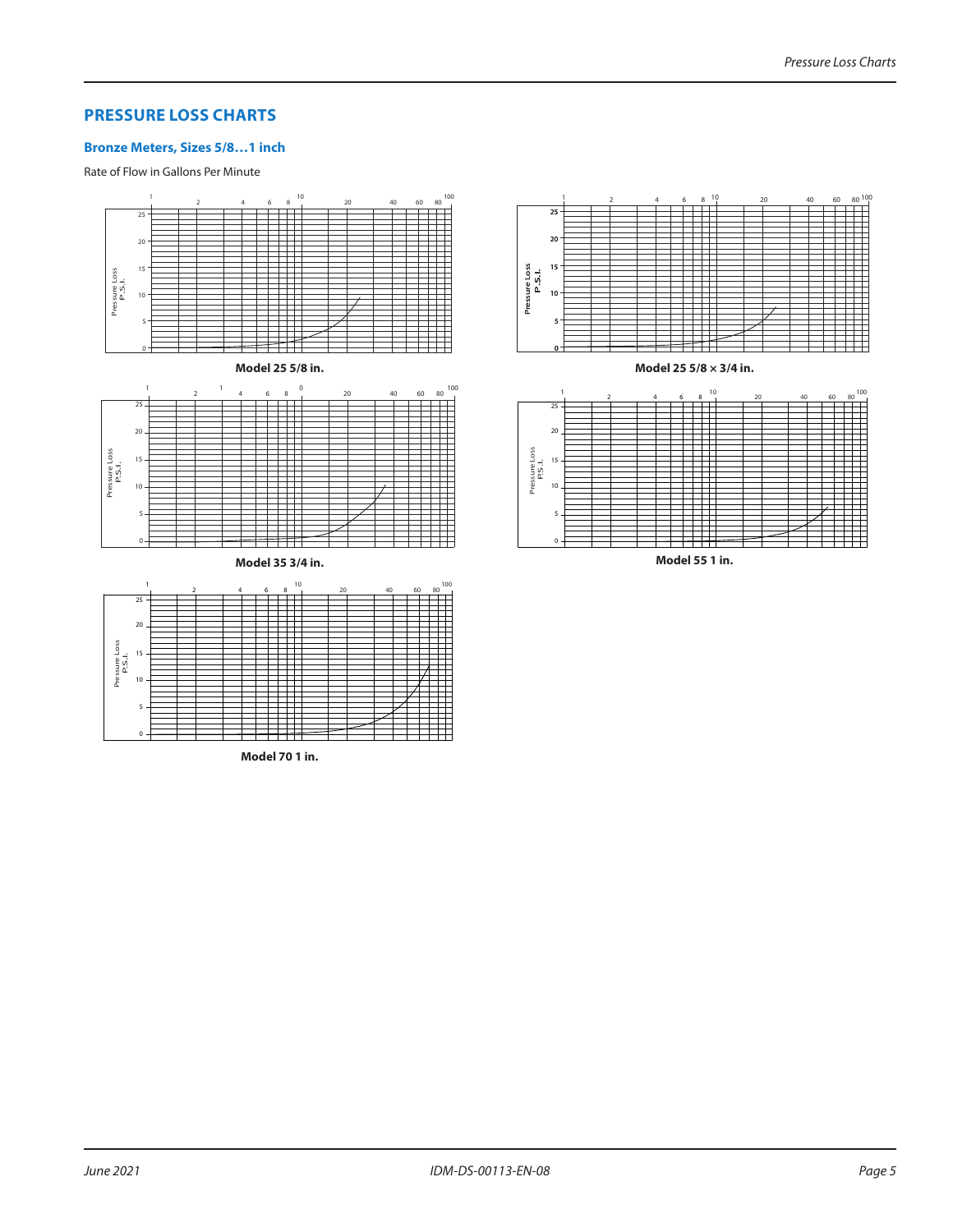#### **Polymer Meters, Sizes 5/8…3/4 inch**

Rate of Flow in Gallons Per Minute



**Model 25 Polymer 3/4 in.**

#### **Bronze Meters, Sizes 1-1/2 and 2 inch**

Rate of Flow in Gallons Per Minute



**Model 120 1-1/2 in.**



**Model 25 Polymer 5/8 x 3/4 in.**



**Model 170 2 in.**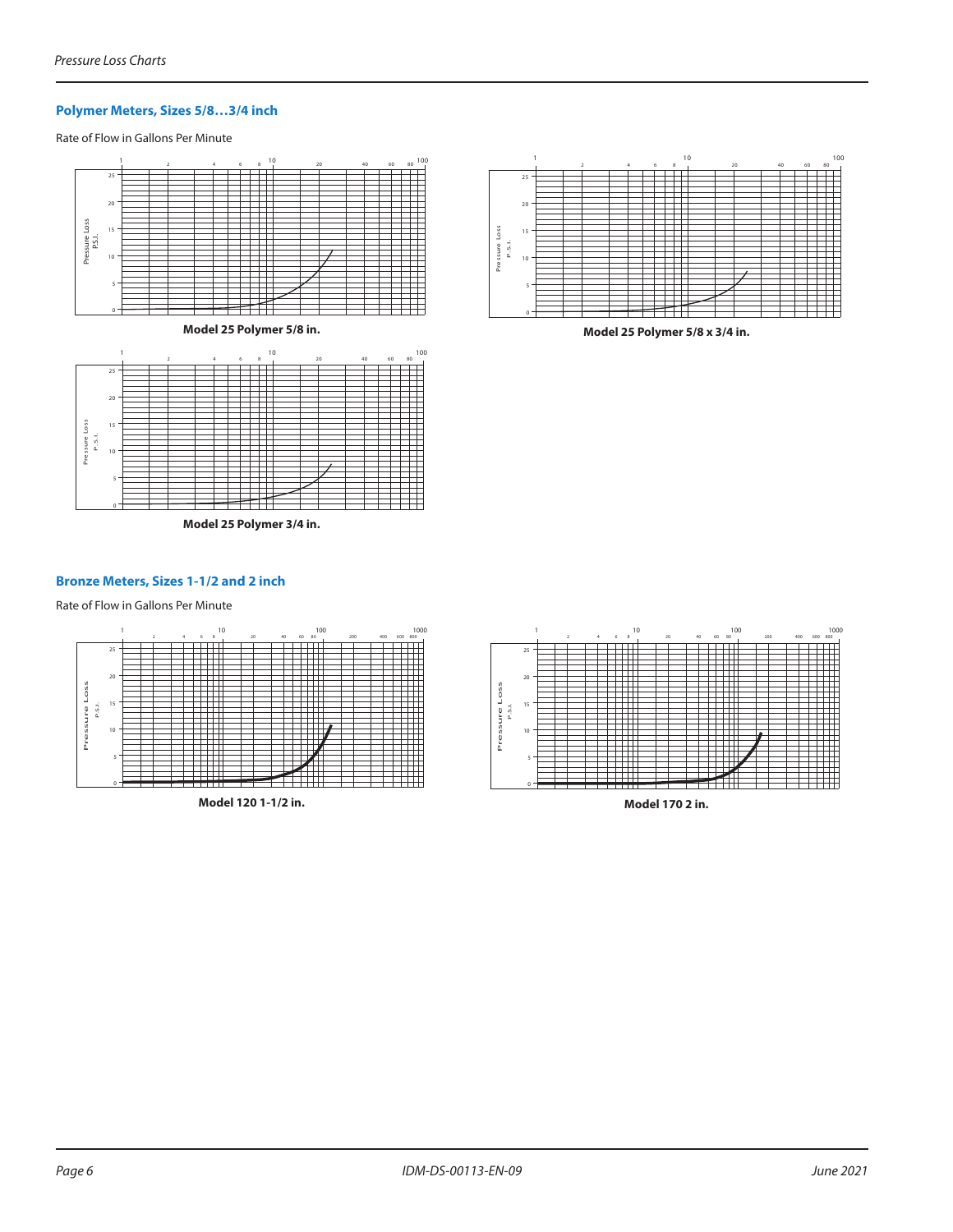#### **INTENTIONAL BLANK PAGE**